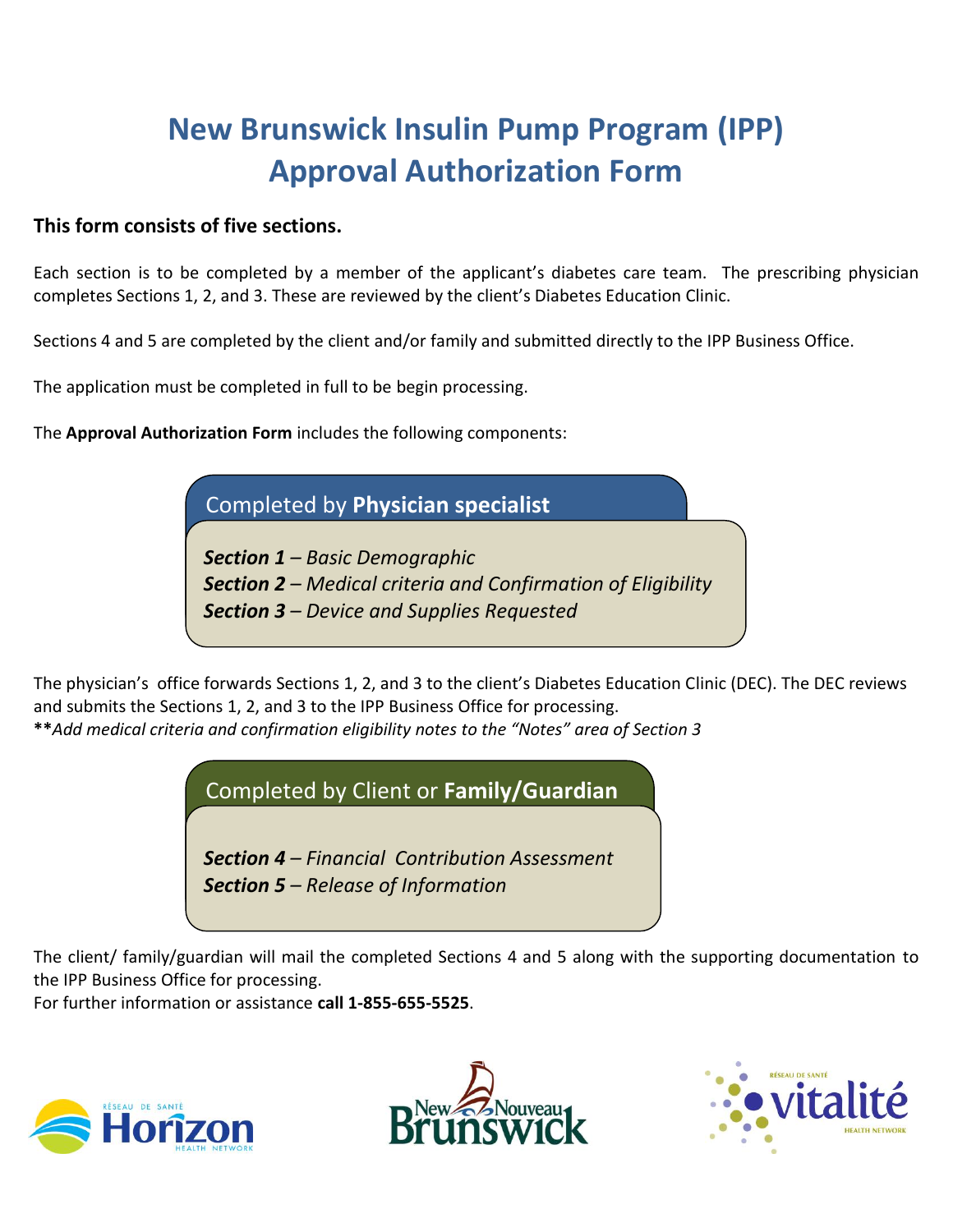| <b>Section 1- Basic Demographic</b>                                                                                                                                                                                                                                  |                                                                        |                                                                                                                                              |                                            | Language<br>of service: |  |
|----------------------------------------------------------------------------------------------------------------------------------------------------------------------------------------------------------------------------------------------------------------------|------------------------------------------------------------------------|----------------------------------------------------------------------------------------------------------------------------------------------|--------------------------------------------|-------------------------|--|
| Name of Applicant:                                                                                                                                                                                                                                                   |                                                                        | Date of Birth: (MM/DD/YYYY)                                                                                                                  |                                            |                         |  |
| <b>Applicant's Current Mailing Address:</b>                                                                                                                                                                                                                          |                                                                        | <b>Medicare Number:</b>                                                                                                                      |                                            |                         |  |
|                                                                                                                                                                                                                                                                      |                                                                        | Applicant's Current Telephone Number                                                                                                         |                                            |                         |  |
|                                                                                                                                                                                                                                                                      |                                                                        | Home                                                                                                                                         | Cell                                       |                         |  |
| Child (under 19) lives with:                                                                                                                                                                                                                                         | Mother only<br>Father only                                             | Both parents                                                                                                                                 | Other:                                     | Gender:                 |  |
| Applicant (19-25) status:                                                                                                                                                                                                                                            | Single/Widowed/Divorced                                                | Married/Common-law                                                                                                                           | Student                                    |                         |  |
| <b>Parental Information (if applicable)</b>                                                                                                                                                                                                                          |                                                                        |                                                                                                                                              |                                            |                         |  |
| Key responsible parent, guardian or agent name:                                                                                                                                                                                                                      |                                                                        |                                                                                                                                              |                                            |                         |  |
| Address (if different from applicant):                                                                                                                                                                                                                               |                                                                        |                                                                                                                                              |                                            |                         |  |
|                                                                                                                                                                                                                                                                      |                                                                        |                                                                                                                                              |                                            |                         |  |
| Telephone number (if different from applicant):                                                                                                                                                                                                                      | Home                                                                   |                                                                                                                                              | Work (                                     |                         |  |
|                                                                                                                                                                                                                                                                      |                                                                        |                                                                                                                                              |                                            |                         |  |
|                                                                                                                                                                                                                                                                      | Section 2 - Medical Criteria and Confirmation of Eligibility           |                                                                                                                                              |                                            |                         |  |
| <b>Most recent A1c results:</b>                                                                                                                                                                                                                                      | Date (MM/DD/YYYY)                                                      | A <sub>1</sub> c                                                                                                                             | Date (MM/DD/YYYY)                          | A <sub>1</sub> c        |  |
| Number of DKA episodes                                                                                                                                                                                                                                               | Last 6 months:                                                         |                                                                                                                                              | Last 12 months:                            |                         |  |
| Please confirm with a checkmark                                                                                                                                                                                                                                      |                                                                        | Regularly followed by the diabetes care team and reviewed at least 3 times per year                                                          |                                            |                         |  |
| (v) each of the following<br>statements<br>sick day management, etc.                                                                                                                                                                                                 |                                                                        | Sound knowledge of how to manage diabetes including carbohydrate counting, site rotation,                                                    |                                            |                         |  |
|                                                                                                                                                                                                                                                                      |                                                                        | Appropriately self-monitoring of blood glucose, at least 4 times/day, recording results on<br>paper or online and agree to continue to do so |                                            |                         |  |
|                                                                                                                                                                                                                                                                      | Able to attend a pump orientation, offered by a certified pump trainer |                                                                                                                                              |                                            |                         |  |
| The child has appropriate family support (if applicable)                                                                                                                                                                                                             |                                                                        |                                                                                                                                              | Client attends a diabetes care program at: |                         |  |
| Yes<br>No                                                                                                                                                                                                                                                            |                                                                        |                                                                                                                                              |                                            |                         |  |
|                                                                                                                                                                                                                                                                      |                                                                        |                                                                                                                                              |                                            |                         |  |
| has type 1 diabetes and meets the medical eligibility criteria for the<br>(Applicant's name)<br>New Brunswick Insulin Pump Program.<br>Physician's signature<br>Physician's name (please print)<br>Date                                                              |                                                                        |                                                                                                                                              |                                            |                         |  |
|                                                                                                                                                                                                                                                                      |                                                                        |                                                                                                                                              |                                            |                         |  |
| I agree to actively attend and participate in the ongoing program for diabetes education, follow recommended guidelines<br>insulin dosing, injection site rotation and sick day management as well as blood glucose monitoring as outlined in the<br>treatment plan. |                                                                        |                                                                                                                                              |                                            |                         |  |
| Applicant and/or Parent/Agent Signature<br>Date                                                                                                                                                                                                                      |                                                                        |                                                                                                                                              |                                            |                         |  |
|                                                                                                                                                                                                                                                                      |                                                                        |                                                                                                                                              |                                            |                         |  |





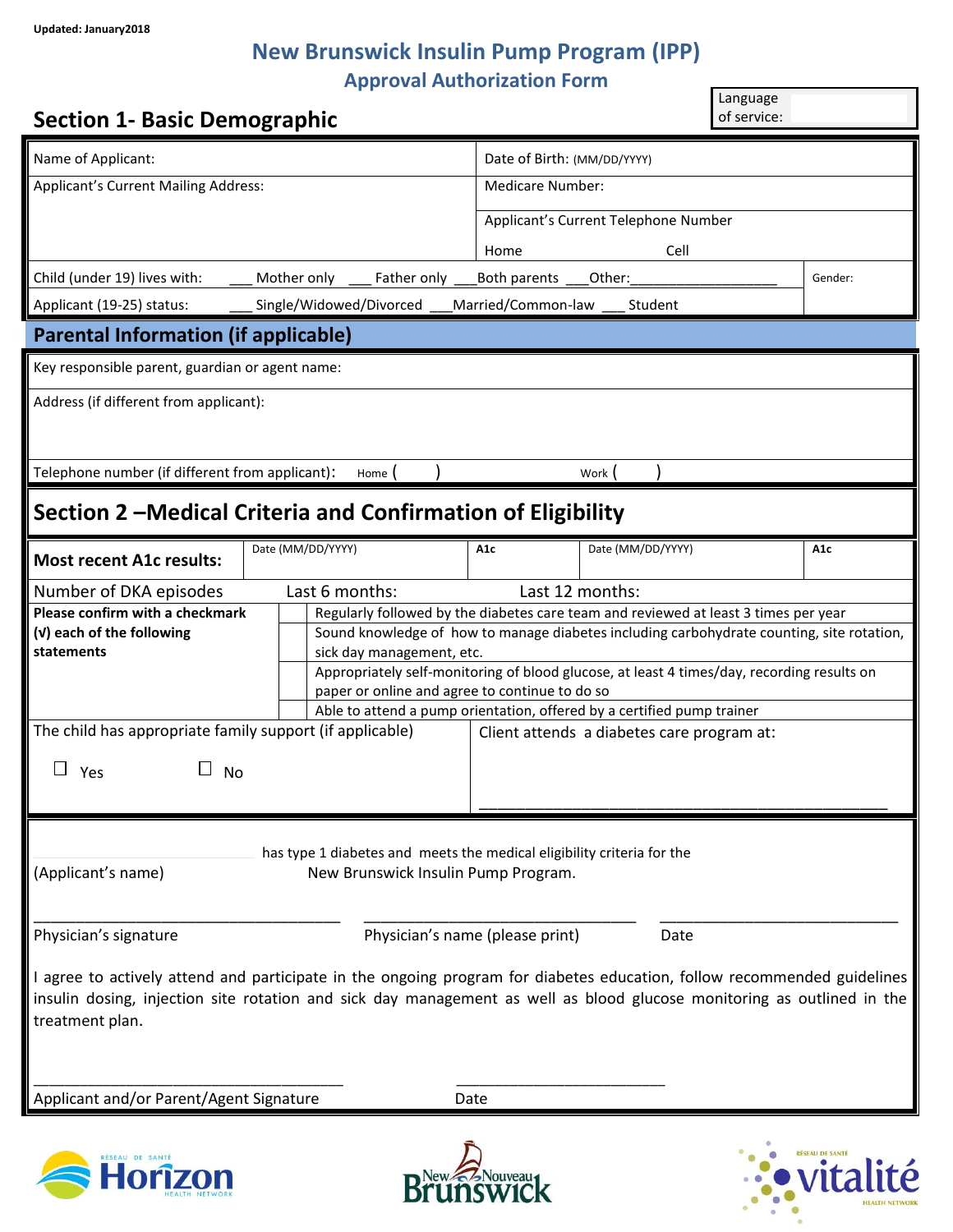**Section 3 – Device and Supplies Requested** Name of Applicant: Medicare Number:  $\vert$  Date of Birth: (MM/DD/YYYY)

#### Device selection

| New pump user - The following device and supplies are requested                    |                       |  |  |  |
|------------------------------------------------------------------------------------|-----------------------|--|--|--|
| Make                                                                               | Model and supplies    |  |  |  |
|                                                                                    |                       |  |  |  |
|                                                                                    |                       |  |  |  |
|                                                                                    |                       |  |  |  |
| Existing pump user - The following supplies are requested for the indicated device |                       |  |  |  |
| Make (include year client received current device)                                 | Model and/or supplies |  |  |  |
|                                                                                    |                       |  |  |  |
|                                                                                    |                       |  |  |  |
|                                                                                    |                       |  |  |  |
|                                                                                    |                       |  |  |  |
|                                                                                    |                       |  |  |  |
|                                                                                    |                       |  |  |  |
| Replacement Pump                                                                   |                       |  |  |  |
| Required (explain):                                                                |                       |  |  |  |
| <b>Notes</b>                                                                       |                       |  |  |  |
|                                                                                    |                       |  |  |  |
|                                                                                    |                       |  |  |  |
|                                                                                    |                       |  |  |  |
|                                                                                    |                       |  |  |  |
|                                                                                    |                       |  |  |  |
|                                                                                    |                       |  |  |  |

**Diabetes Education Centre faxes Sections 1, 2, and 3 to IPP Business Office: 1-855-290-2371**





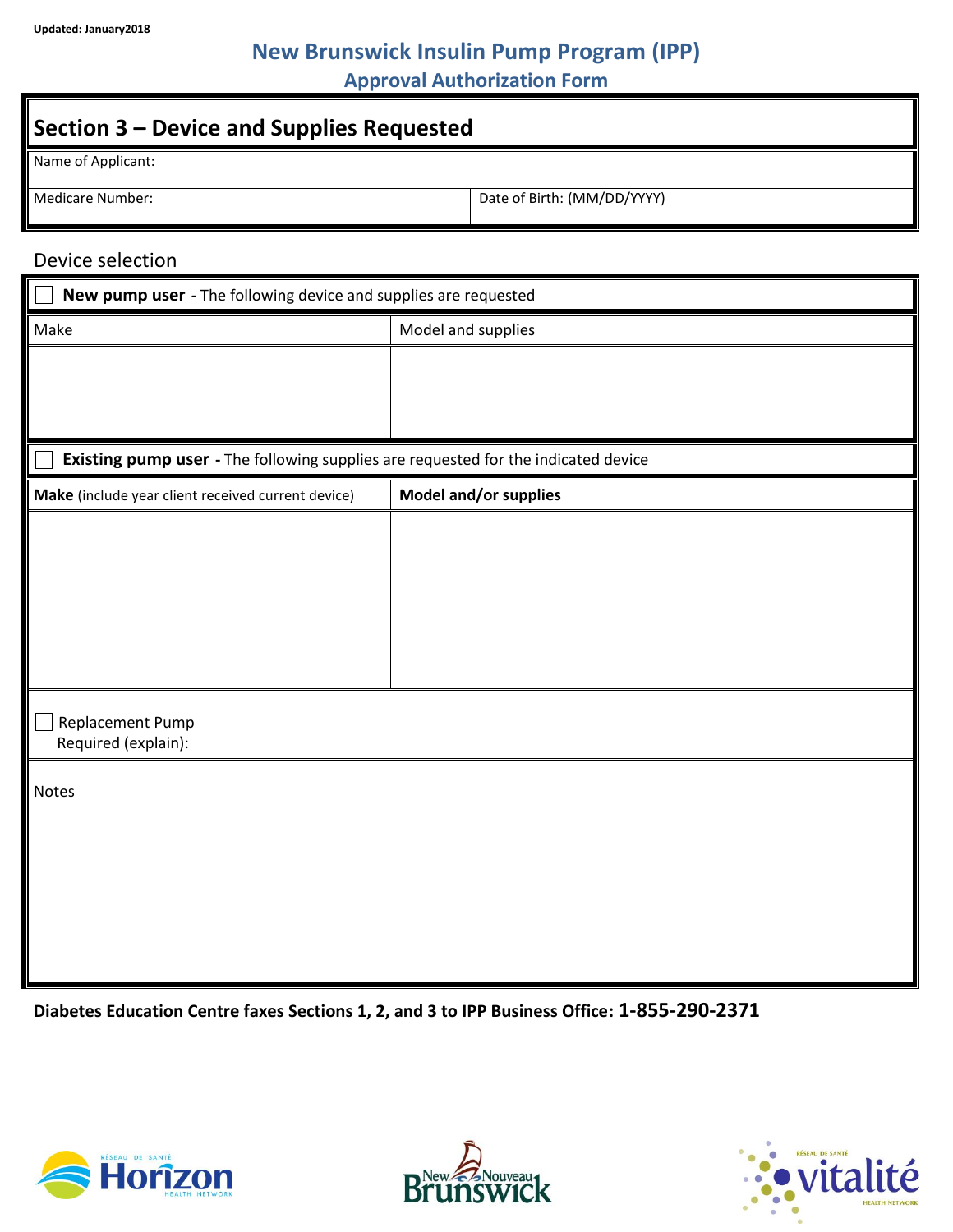## **Client and/or Family/Guardian(s) to complete Sections 4 and 5**

The client and/or family/guardian(s) will complete:

*Section 4 – Financial Contribution Assessment* and *Section 5 – Release of Information*

Sections 4 and 5 and the requested supporting documentation will be mailed by the applicant to the IPP Business office:

> **NB Insulin Pump Program Tracadie-Sheila Hospital PO BOX 3180 - 400, rue des Hospitalières Tracadie-Sheila, NB E1X 1G5**

Please refer to the **Insulin Pump Program (IPP) Policies and Procedures Manual** for assistance in completing the Approval Authorization From.

For further information or assistance **call 1-855-655-5525**.





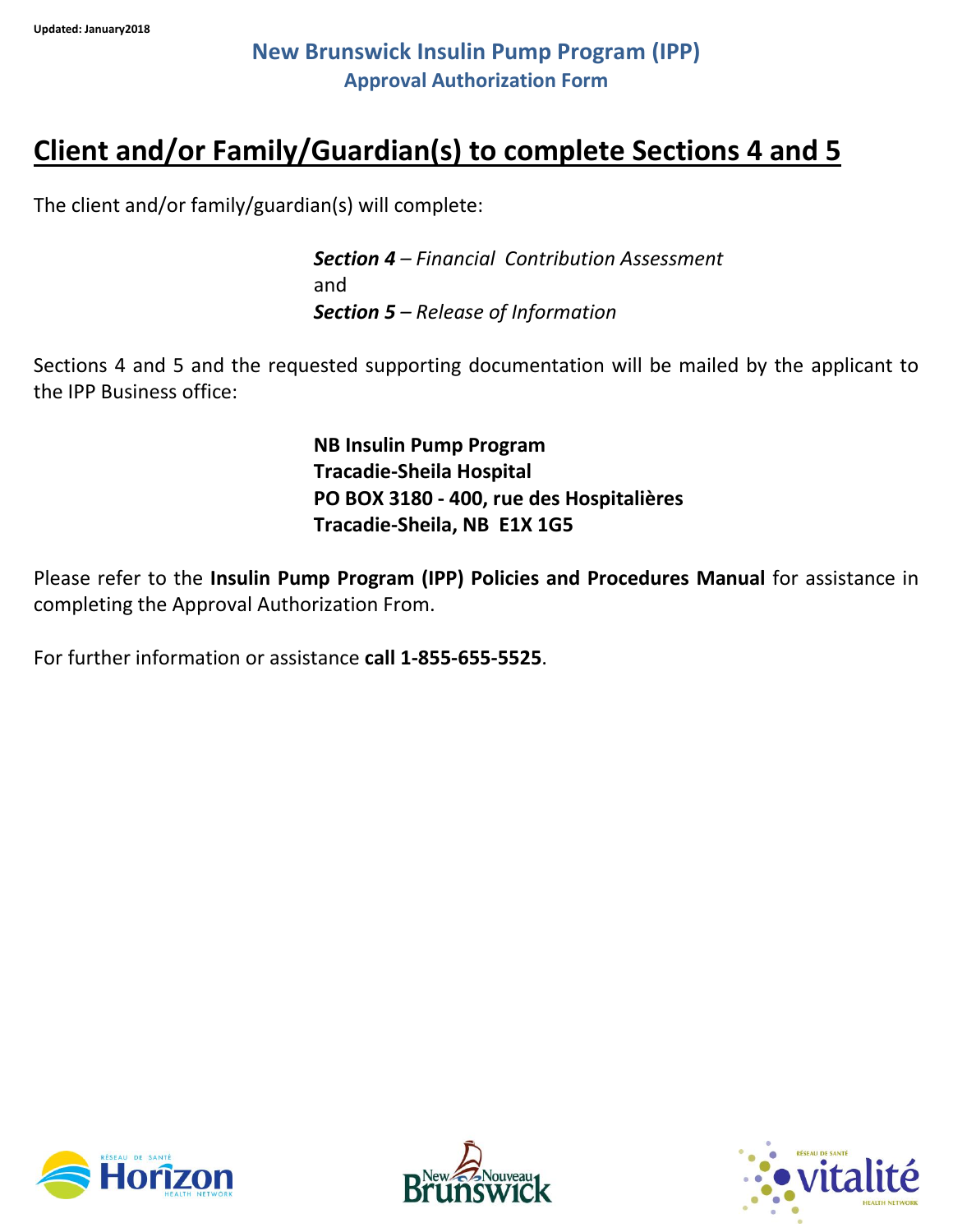### **New Brunswick Insulin Pump Program (IPP)**

**Approval Authorization Form**

| <b>Section 4: Assessment of Financial Contribution</b>                                                                          |                                      |        |  |  |  |
|---------------------------------------------------------------------------------------------------------------------------------|--------------------------------------|--------|--|--|--|
| Name of Applicant:                                                                                                              | Date of Birth: (MM/DD/YYYY)          |        |  |  |  |
| <b>Applicant's Current Mailing Address:</b>                                                                                     | Medicare Number:                     |        |  |  |  |
|                                                                                                                                 | Applicant's Current Telephone Number |        |  |  |  |
|                                                                                                                                 | Home<br>Cell                         |        |  |  |  |
| Child (under 19) lives with:<br>Mother only<br>Father only                                                                      | Both parents<br>Other:               | Gender |  |  |  |
| Single/Widowed/Divorced<br>Applicant (19-25) status:                                                                            | Married/Common-law<br>Student        |        |  |  |  |
| <b>Parental Information (if applicable)</b>                                                                                     |                                      |        |  |  |  |
| Key responsible parent, guardian or agent name:                                                                                 |                                      |        |  |  |  |
| Address (if different from applicant):                                                                                          |                                      |        |  |  |  |
| Telephone number (if different from applicant):<br>Home (<br>Work (                                                             |                                      |        |  |  |  |
| Number of people living in household (children & parents within the household supported by family income):<br>Net family income |                                      |        |  |  |  |
| Household Member #1 (refer to CRA Notice of Assessment): Line 150:                               Line 435:                      |                                      |        |  |  |  |
| Household Member #2 (refer to CRA Notice of Assessment): Line 150:<br>Line 435:                                                 |                                      |        |  |  |  |
| Household Member #3 (refer to CRA Notice of Assessment): Line 150:                                                              | Line 435:                            |        |  |  |  |

### **Section 5: Release of Information**

Personal and private health information is required to be released to key partners as part of the business process and continuous quality improvement, involved in the Insulin Pump Program. These partners include the NB Insulin Pump Program Business Office, the selected pump vendor identified in Section 3 and their approved subcontractor(s), the Vitalité Health Network, Horizon Health Network and the New Brunswick Department of Health. Disclosed information may include personal information found in Section 1 and personal health information about the applicant in Section 2. As well the Business Office will inform the selected vendor and their approved subcontractor(s) of the family contribution that will be required towards the purchase of the pump and supplies. The vendor and their approved subcontractor(s) will also inform the Business Office of the mailing address and tracking number of the orders when shipped and report returns or discontinuation of supplies and/or insulin pumps as well as misuse of supplies. The Medical Approval Form will be kept by the physician and the Diabetes Clinic as part of your medical record. As well, a copy will also be kept by the Business Office. The mailed in Family Contribution Assessment Form with the appropriate documentation from line 150 and line 435 on the Notices of Assessment will also be kept. These documents will be stored in a secure filing system with access limited to authorized users. Precautions are in place to ensure that this information is appropriately secure, in accordance with government and regional health authority guidelines.







Continued on next page. >